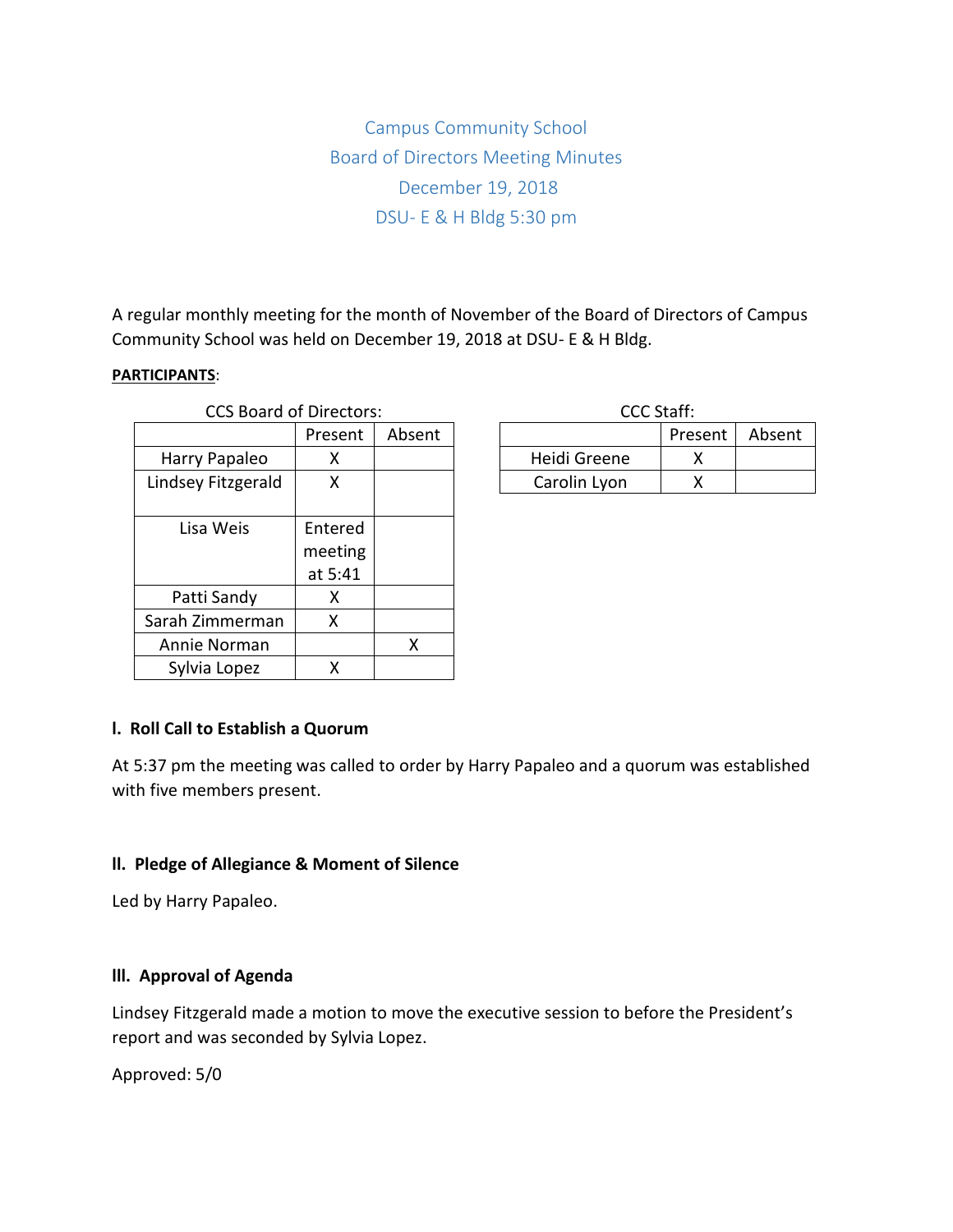### **lV. Public Comment**

None

# **V. Approval of Minutes of Last Meeting**

Sarah Zimmerman made a motion to approve the October minutes and was seconded by Sylvia Lopez.

Approved: 5/0

Sarah Zimmerman made a motion to approve the November minutes and was seconded by Patti Sandy.

Approved: 3/0 Abstained: Harry Papaleo, Lindsey Fitzgerald, Lisa Weis and Sylvia Lopez

### **Vl. Executive Session**

Lindsey Fitzgerald made a motion to go into executive session at 5:40 and was seconded by Sylvia Lopez.

Approved: 5/0

Lisa Weis entered the meeting at 5:41pm.

Lindsey Fitzgerald made a motion to come out of executive session and was seconded by Lisa Weis.

Approved: 6/0

# **Vll. President's Report**

CCS was the only charter school to receive a Recognition Award with \$8,000 award money.

### **Vlll. Financial Report by Carolin Lyon**

There was no CBOC meeting tonight. We are 41.66% through the year. There are no updates to revenues or expenses at this time. We are on target with the budget with 41.83% spent.

We started accepting applications for the 2019-20 school year on November 5 and will continue accepting them until January 9. We have 83 applications so far. We are trending similar to last year.